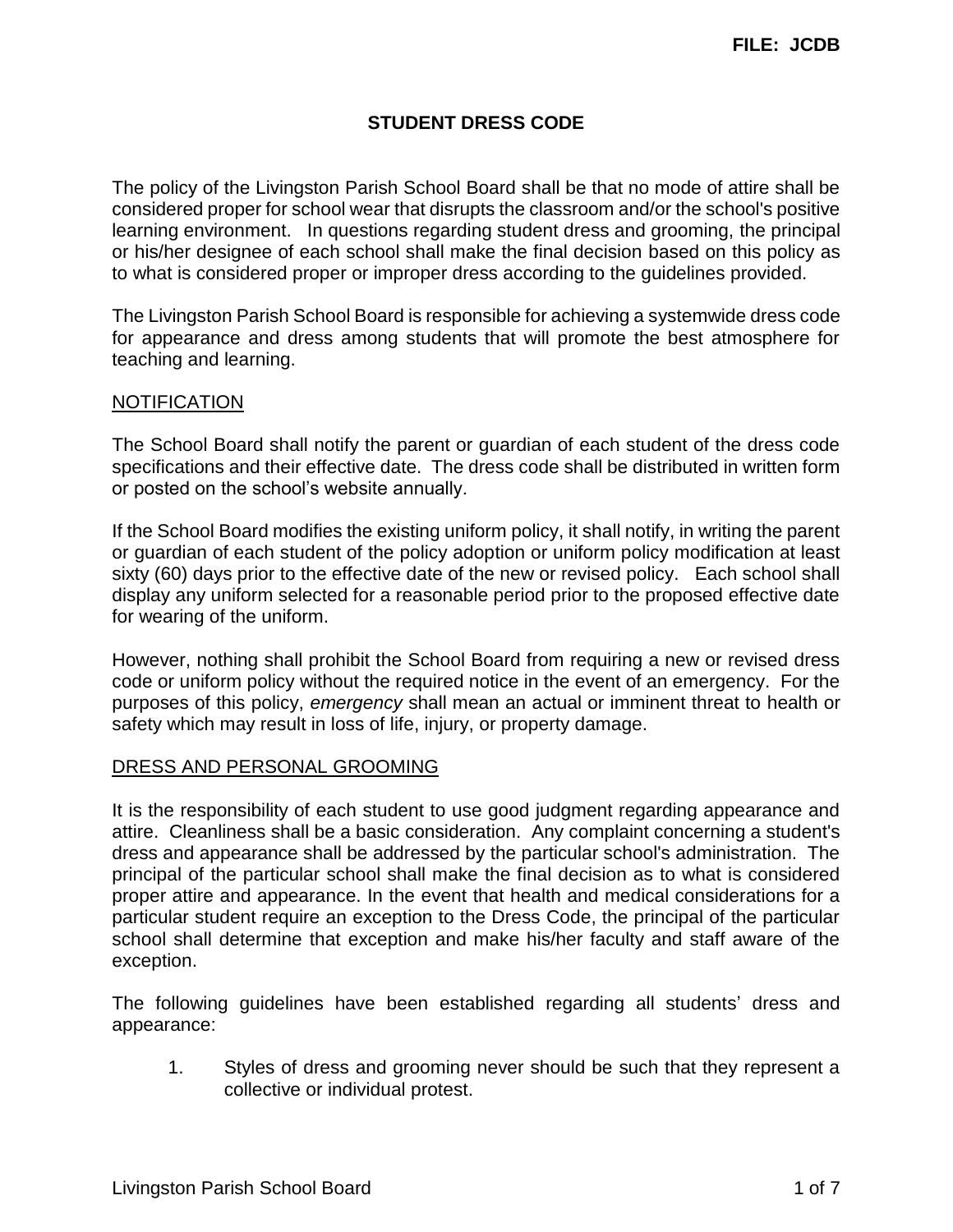- 2. Appropriate footwear must be worn to school (no shower shoes, flip-flops).
- 3. Caps, hats, unprescribed glasses are not permitted.
- 4. Patches, decorations, slogans, symbols, tags, marks, or advertisements are prohibited. (Examples: beer, cigarettes, drugs, obscene suggestions, sexual connotations, political, etc.)
- 5. Earrings are allowed for students provided they are not a safety concern or a distraction on campus.
- 6. Piercings, other than ears, are not permitted. Clear (concise stud only) pierce hole fillers are allowed for nose rings.
- 7. Jewelry, including earrings, worn during the school day should be a size and dimension that is not a safety concern or a distraction on campus.
- 8. Hair should be neat, clean, and out of the student's eyes. Students should have natural hair color. Extreme unnatural colors are not allowed. Sculptured hair styles that include pictures, symbols, letters, numbers, or hair curlers, rollers or excessively teased will not be permitted. Principals have discretion if a hairstyle including accessories interferes with learning.
- 9. Neatly groomed facial hair is acceptable, including mustaches, beards and goatees.
- 10. Tattoos that are vulgar, obscene, political, offensive or otherwise disruptive to the school environment are not permitted and must be covered at all times.
- 11. Foundation garments must be worn.
- 12. Dress during any period where uniforms are not required, such as special event days, or for transferring students, shall be consistent with the intent and spirit of the *School Uniform Dress Code*.

#### Dress Code in Special Classes

Students must follow the rules of appropriate dress as directed by the needs of special classes (i.e. physical education, industrial arts, agriscience, etc.) due to safety concerns.

#### SCHOOL UNIFORM DRESS CODE

The School Board is permitted by state law to adopt dress codes mandating the use of school uniforms. The purpose of the *School Uniform Dress Code* shall be to provide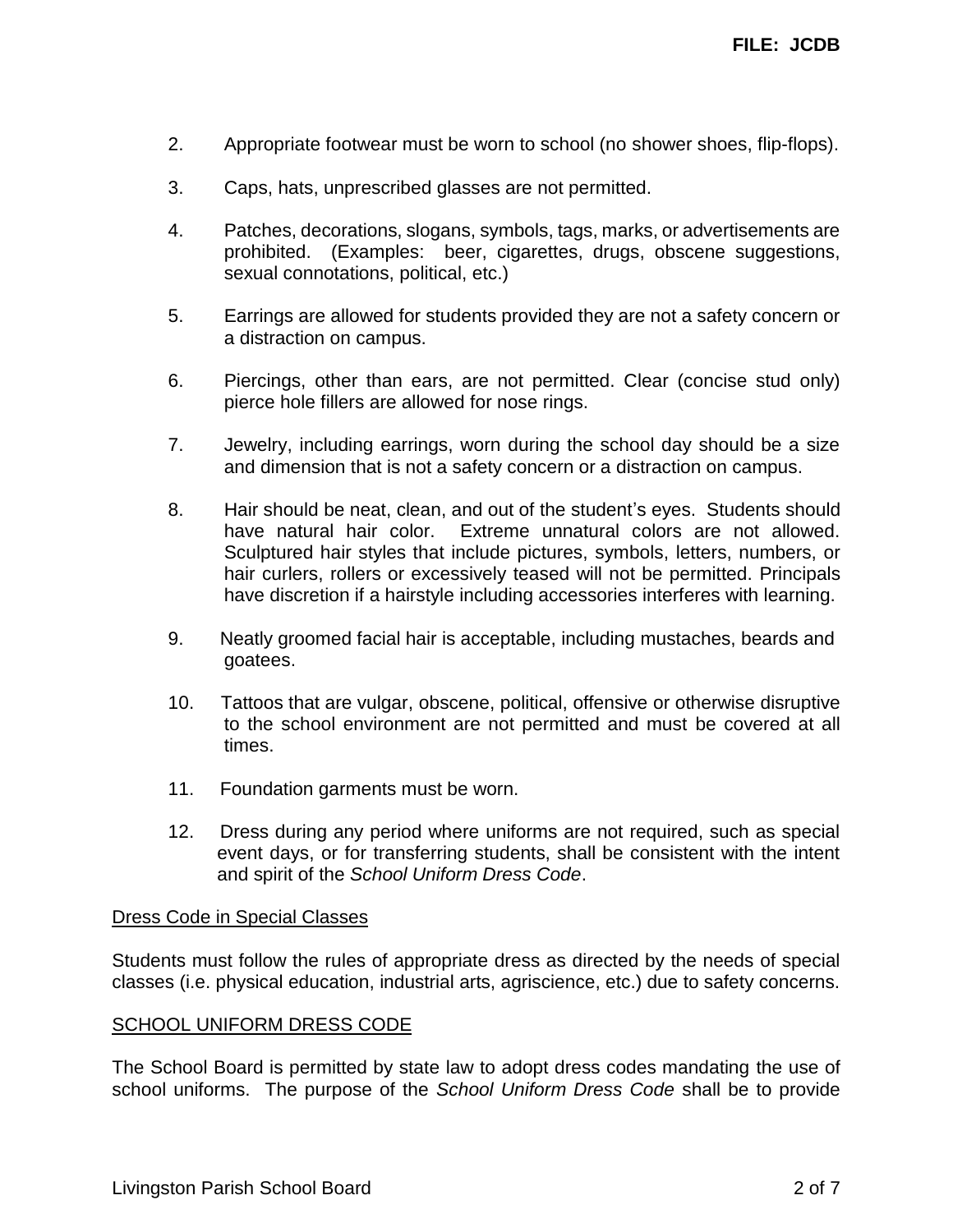additional opportunities for increased school safety; to encourage students to experience a greater sense of school identity and belonging; to encourage an improvement in student behavior; and to encourage a high level of program participation.

#### Grades Pre-Kindergarten - 12:

Note: A color chart for skirts/shorts/slacks/skorts will be displayed to clarify the color range of Khaki.

## Shirt:

- Solid color: Navy blue or white.
- Polo: (golf-boxed, hemmed) two, three or four buttons at the top front with collar (Short or Long sleeves) - Elementary students shall be encouraged to tuck in shirts. Middle/Junior High and High school students shall be required to tuck in shirts.
- Oxford/dress shirt (short or long sleeves) Elementary students shall be encouraged to tuck in shirts. Middle/Junior High and High school students shall be required to tuck in shirts.
- Designs, emblems, insignias, monograms and logos are prohibited.
- Under-shirts and t-shirts, if worn must be white, gray or black and can only be worn underneath the standard uniform.
- If applicable, school issued spirit shirt may be worn in place of the uniform polo on designated day set by the principal. Shall not exceed one time per week.

#### Pants, Skirts, Shorts, Skorts, Jumpers:

- Solid color: Khaki
- No jean, knit, jegging, stretch, cargo, capri, or cropped styles.
- Appropriate fit: not too loose, not too tight; no sagging.
- Elementary students may have elastic waist pants with or without belt loops (belts are optional, but encouraged).
- Middle/junior/high school students' pants must have belt loops and a belt is mandatory.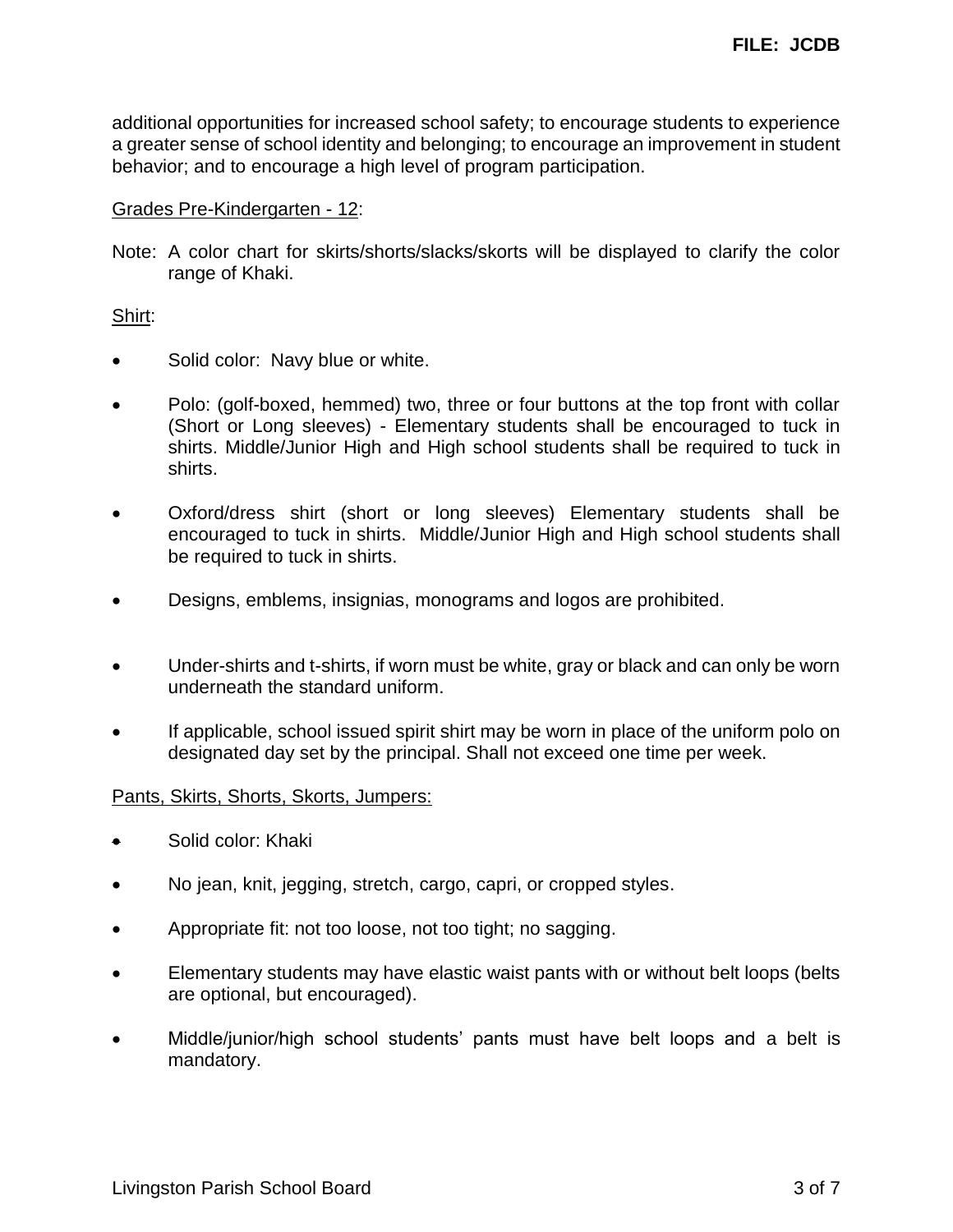- Must be worn at waistline,
- Skirts should be to top of kneecap.
- Jumpers should be to top of kneecap; not allowed for 9-12.
- Shorts/Skorts: Top of knee to four (4) inches above knee; length cannot be below the knees; length can be cuffed or not cuffed,
- The only logos allowed should be the manufacturer's label.
- All bottoms must be hemmed.

## Belts:

- PK-5: Belts are not required, but encouraged.
- Grades 6-12: Belt required with clothing designed with belt loops, any color, no inappropriate logos or slogans. Belts are to be worn correctly and buckles are not to be excessive size or offensive in design. Studs and spikes are prohibited.

## Socks/ Hose/Tights:

If worn...

- Socks may not have inappropriate or offensive wording or images. Socks above the knee are prohibited.
- Tights/Leggings solid color black, gray, navy blue or white (May only be worn under skirts/dresses/jumpers). Tights must be full length reaching the ankle. Pullovers:

- Solid Navy blue or White  $\frac{3}{4}$  zip, crew, hoodies, sweaters) are allowed. A pullover cannot be worn in place of shirt nor be so large that it conceals a student's bottom garment. Designs, emblems, insignias, monograms and logos are prohibited
- Any spirt pullover purchased from the school or a vendor with the school name or logo is acceptable.

# Shoes:

- Closed-toe and closed-heel shoes are mandatory (tennis shoes, dress shoes, casual shoes or slip-on shoes or boots).
- Footwear shall not extend above the knee.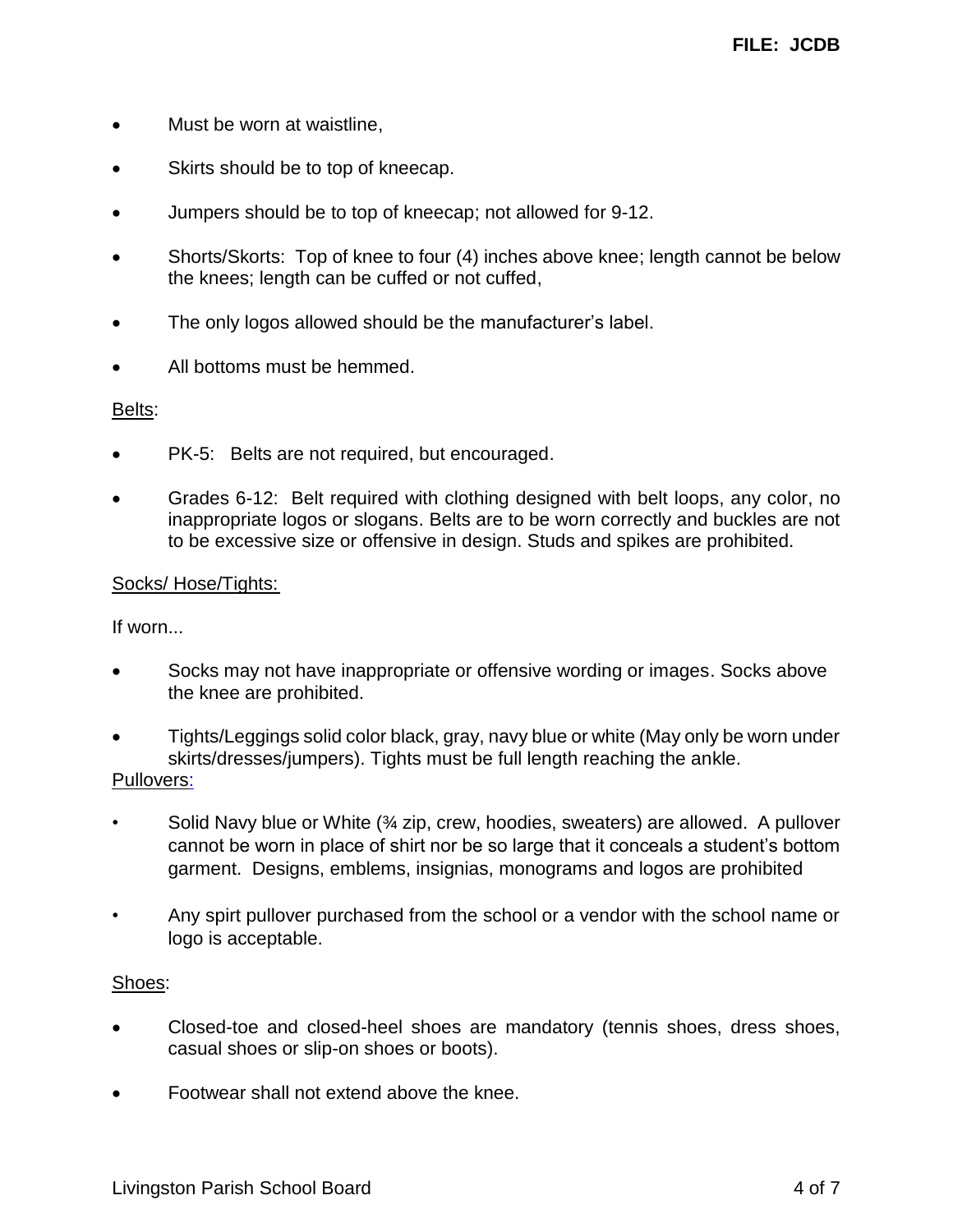Shoes shall be properly tied or strapped, if applicable.

# Coats:

- Coat/jacket/sweater may be worn as long as the uniform shirt collar is revealed under the coat/jacket/sweater (trenchcoats are prohibited)
- Vests/jackets/sweaters/coats that zip/button/snap from top to bottom may be any color and with hood.

In schools with multiple grade levels, the principal shall be given the opportunity to determine where the breaks would be allowed on these issues (Example: K-12 Maurepas – the principal would have the opportunity to decide where the break would be to determine elementary, middle/junior high, and high school to best adapt to that school's structure.)

## Student Compliance With the Uniform Dress Code:

The *School Uniform Dress Code of Livingston Parish* shall strive to achieve full compliance through use of incentives and positive reinforcement measures, and will resort to disciplinary action only when positive measures fail to ensure compliance. In addition, the policy's rationale and benefits of the *School Uniform Dress Code* will be explained and fully understood by the student and his or her family.

The intent of this policy is not to inhibit or prohibit any student who is not in uniform from receiving the education to which he or she is entitled. Also, the intent of this policy is not to suspend or expel a student from class or from school, or lower an academic grade as a result of not complying with the *School Uniform Dress Code*. However, non-compliance shall result in progressive disciplinary action being taken with the student.

No student shall be considered in violation of the *School Uniform Dress Code* in the following instances:

- A. When administrators allow exceptions to the uniform code for special events. (Ex. Dress-up day, athletes on game days, band, cheer, academic teams, clubs, picture day, band on regular meeting days, etc.)
- B. During the first ten (10) school days after transferring from out of the Parish to Livingston Parish Schools. During this ten (10) day period, appropriate dress (according to School Board Policy) shall be followed.
- C. When a student is on campus outside of normal school hours.

# **Progressive Disciplinary Action:**

Students violating the *School Uniform Dress Code* shall be disciplined as follows: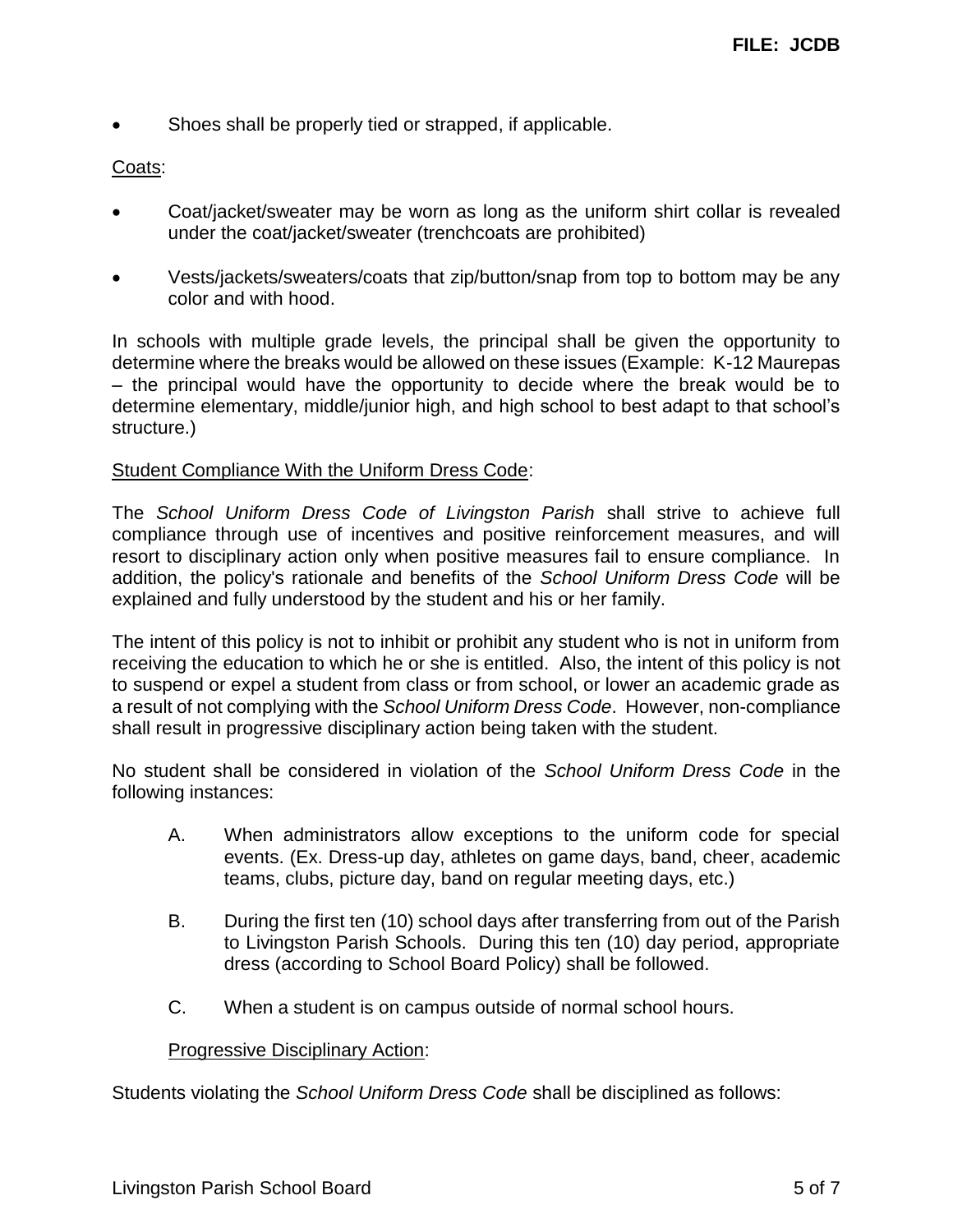1<sup>st</sup> – 3<sup>rd</sup> Offense: Notification sent home to parents via student or message to the parent via phone, email, OR automated call.

4<sup>th</sup> – 6<sup>th</sup> Offense: After School Detention / Extended Detention (ex. Saturday Clinic) and direct verbal parent/guardian notification per incident.

7<sup>th</sup> or more offenses: One (1) day out school suspension for each offense due to willful disobedience.

## DRESS FOR PHYSICAL EDUCATION

All secondary students and other students where required by the local school, shall be required to dress out for physical education classes in a standard uniform. Exceptions can be made for religious reasons only, as hereinafter stated.

The standard uniform for physical education classes shall be as follows:

- 1. Plain tee shirt school may require white, gray or school colors.
- 2. Gym shorts school may require white, gray, black or school colors.
- 3. Gym shoes any color.
- 4. Socks. Socks may not have inappropriate or offensive wording or images. Socks above the knee are prohibited.

Schools may sell uniforms to students as a service, but students shall not be required to buy uniforms from the school. Students shall not be required to purchase new uniforms each year if their present uniforms are in acceptable condition and fit properly.

Students transferring from one school to another shall be permitted to use their present gym suits or other suitable uniforms for a reasonable period of time, until an appropriate uniform can be purchased.

Students shall be required to put their names on their uniforms for identification.

Proper dress in physical education class shall be a factor in determining a student's grade.

A student shall be allowed to dress for physical education class in accordance with his/her religious beliefs, provided that he or she has a written permission or excuse from his/her minister. Should physical education activities of the girls involve indecent exposure, the student shall be allowed to do alternative activities.

#### BODY ARMOR

It shall be unlawful and against School Board policy for any student or non-student to wear or possess on his/her person, at any time, body armor on any School Board